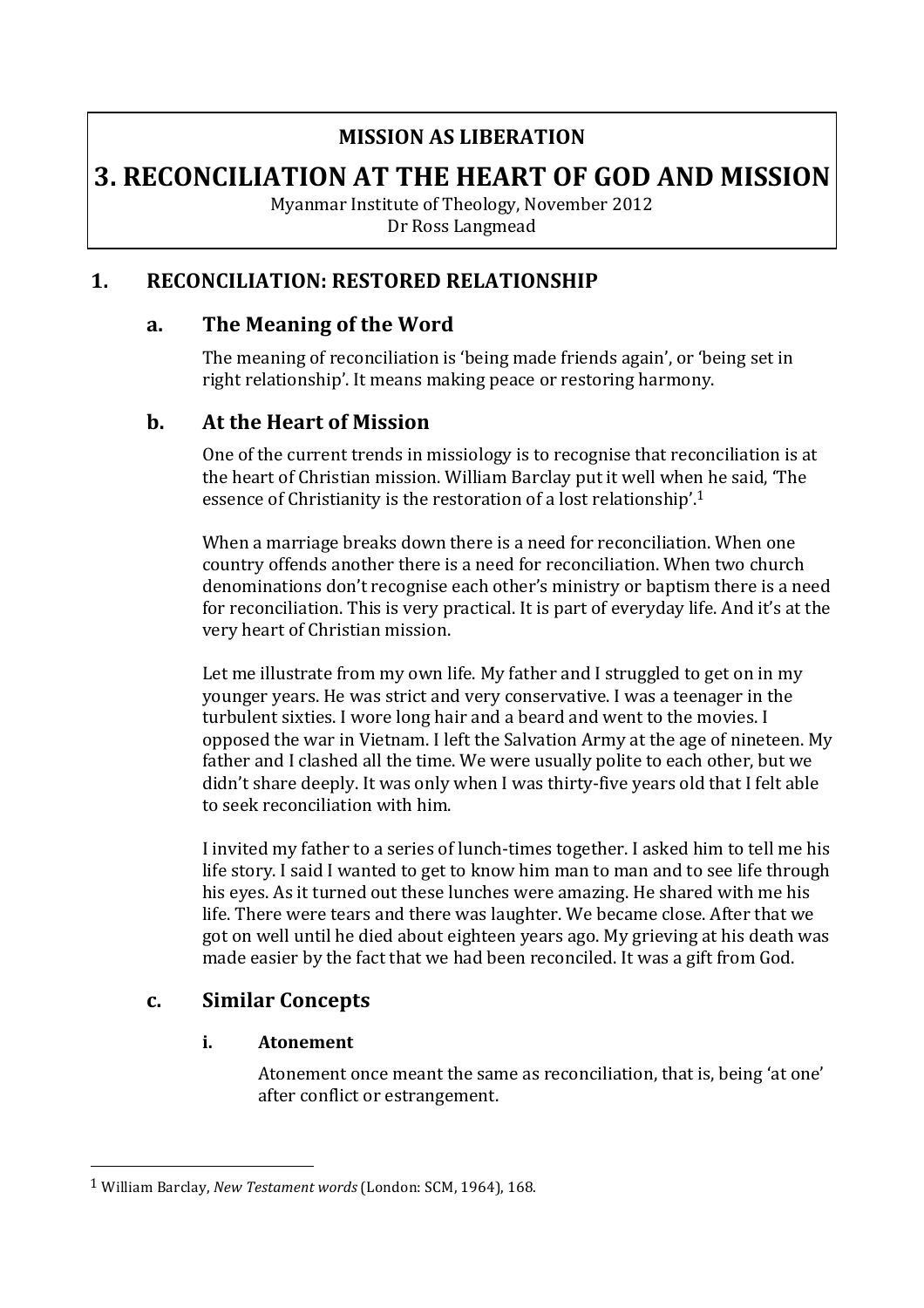It has taken on a narrower and more technical meaning, however. Because of the way the word is used in the Hebrew Bible it is closely linked to sacrifice. The Israelites usually sacrificed an animal and performed a ritual to please God. The Hebrew word *kaphar*, atonement, occurs seventy-eight times in the Hebrew Bible, so it's a central theme in Old Testament theology.

#### **ii. Shalom (Well-being, Peace)**

Shalom is another word which means much the same as reconciliation. Shalom, however, refers to a *state* of well-being or harmony or wholeness, whereas reconciliation can include the *process* of setting relationships right. Shalom covers more than just relationships, too. It includes prosperity, security and good health. It is also firmly grounded in this world, and in ordinary communities here and now.

I love this word. Shalom is one of the richest words in the Hebrew Bible. We translate it as peace but it refers to the well-being or wholeness of a community. It comes from a root verb that means making something complete or whole or holistic.<sup>2</sup>

It is not always the opposite of war in the Hebrew Bible, but speaks of a healthy community. War just happens to be one way in which a community can lack well-being and security. Shalom most often refers to well-being right here and now in all dimensions of social life.<sup>3</sup> It includes physical well-being (not being sick) and material well-being (prosperity). $4$  In the Hebrew Bible we find it most often as a greeting and in the context of a covenant between people or groups.<sup>5</sup> It is still the standard greeting in the Middle East.

Shalom includes the idea of justice. In English and Latin we can talk of peace without justice. We can have an unjust peace. The Roman idea of peace (in Latin *Pax Romana*) was certainly a peace without justice. It was a peace secured at the cost of a mighty army, numbering as many as 170,000 in the time of the Emperor Augustus. Peace meant using force in every part of the Roman Empire.<sup>6</sup> The Hebrew concept of peace, however, involves a right ordering of relationships. Take Psalm 85:10:

Steadfast love and faithfulness will meet: Righteousness liusticel and peace will kiss each other.

<sup>&</sup>lt;sup>2</sup> Claus Westermann, 'Peace (Shalom) in the Old Testament', in *The meaning of peace: Biblical studies*, eds. Perry B Yoder and Willard M Swartley (Louisville: Westminster/John Knox, 1992), 16-48.

 $3$  Westermann, 'Peace (Shalom) in the Old Testament', 21.

<sup>&</sup>lt;sup>4</sup> Perry Yoder, *Shalom: The Bible's word for salvation, justice and peace* (London: Spire, 1989), 11.

 $5$  Westermann, 'Peace (Shalom) in the Old Testament', 23.

<sup>&</sup>lt;sup>6</sup> Luise Schottroff. 'The dual concept of peace', in *The meaning of peace: Biblical studies*, eds. Perry B Yoder and Willard M Swartley (Louisville: Westminster/John Knox, 1992), 156.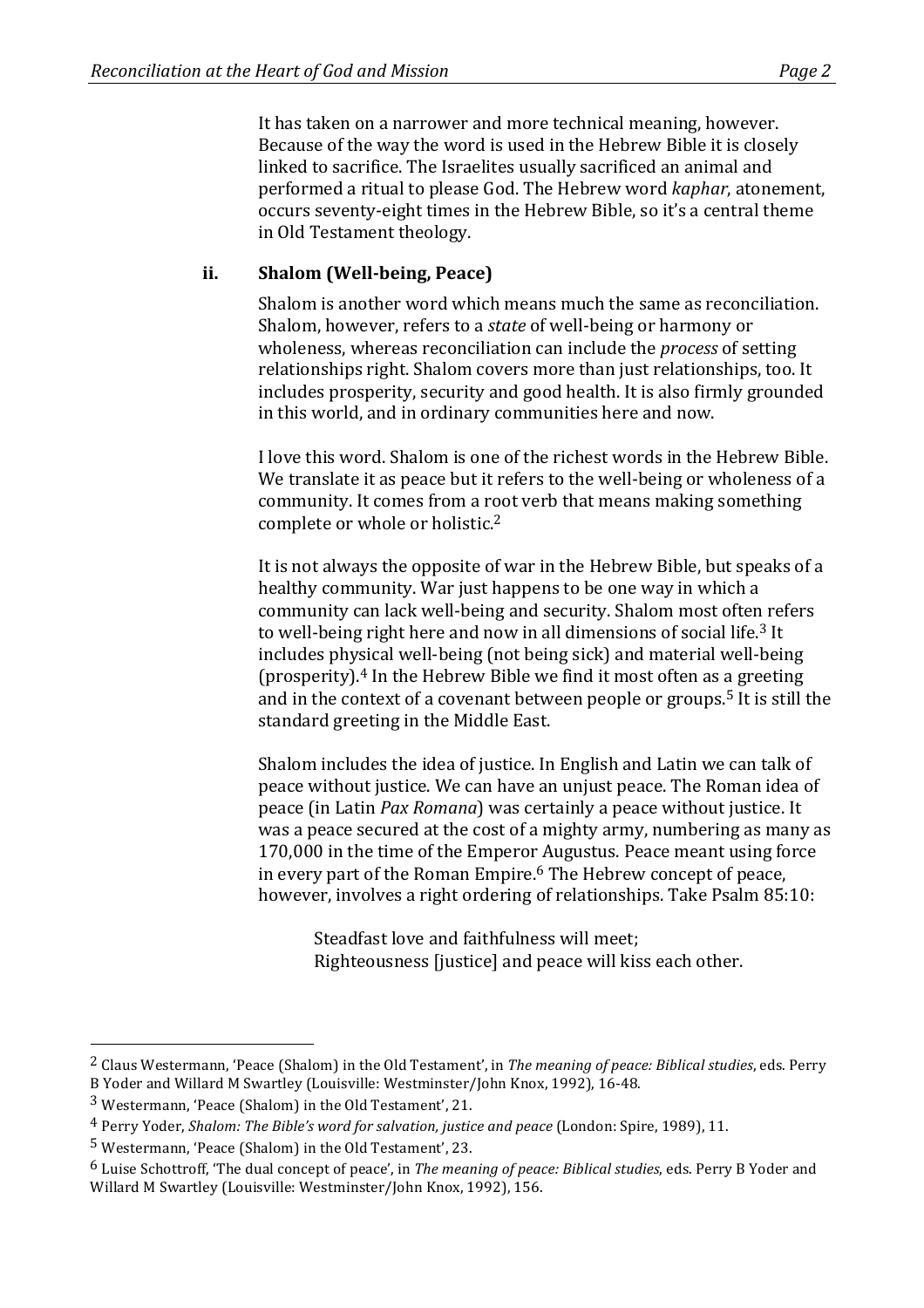As the Israelites came to look for the coming Messiah, shalom also began to refer to future salvation, salvation as 'well-being'. Take Isaiah 53:5:

Upon him was the punishment that made us whole [*shalom*].

Here is a hint of what we will find in the New Testament: Through an action of God, the sin of us all will be carried in one person and reconciliation will occur, resulting in us being made whole, or experiencing shalom.

#### **iii. Peacemaking**

'Peacemaking' is like reconciliation. Peacemaking emphasises the process, the journey, the fact that we are always on the way. Christian peacemaking also usually includes ideas of justice, well-being and God's gift of a new creation.

#### **iv. Justice**

Justice is like reconciliation, because it is concerned with right relationships as well. But I would see reconciliation as going beyond justice, because it involves friendship. Justice is done when a criminal is sentenced, but there may be no reconciliation; both the victim and the offender may hate each other to the day they die. Reconciliation only occurs when all parties feel OK about how the conflict is resolved.

There is no true reconciliation without justice. For example, it would be wrong in Australia to ask for reconciliation with the Indigenous people without returning land or working to overcome their disadvantage.

I'm sorry to say that sometimes Christians have urged reconciliation without urging justice. This has happened in South Africa during apartheid and in Latin America where the gap between rich and poor is great. But this is only seeking peace by smoothing things over. This is a hasty peace.<sup>7</sup> It won't deal with the causes of oppression. You can tell when reconciliation is false reconciliation by seeing who is calling for it. It will be the oppressors. Missiologist Robert Schreiter asks whether the Latin American bishops were right to ask for reconciliation instead of liberation and says No. 'Rather, no reconciliation without liberation.'<sup>8</sup>

### 2. THE MISSION OF GOD IS FOR RECONCILIATION IN ALL DIMENSIONS

This is a big theological claim. I'm going to argue that reconciliation is a good way to describe the mission of God, whether seen spiritually, socially, ecologically or cosmically.

<sup>7</sup> Robert J Schreiter, *Reconciliation: Mission and ministry in a changing social order* (Maryknoll: Orbis, 1992), 18.

<sup>8</sup> Schreiter, *Reconciliation*, 22.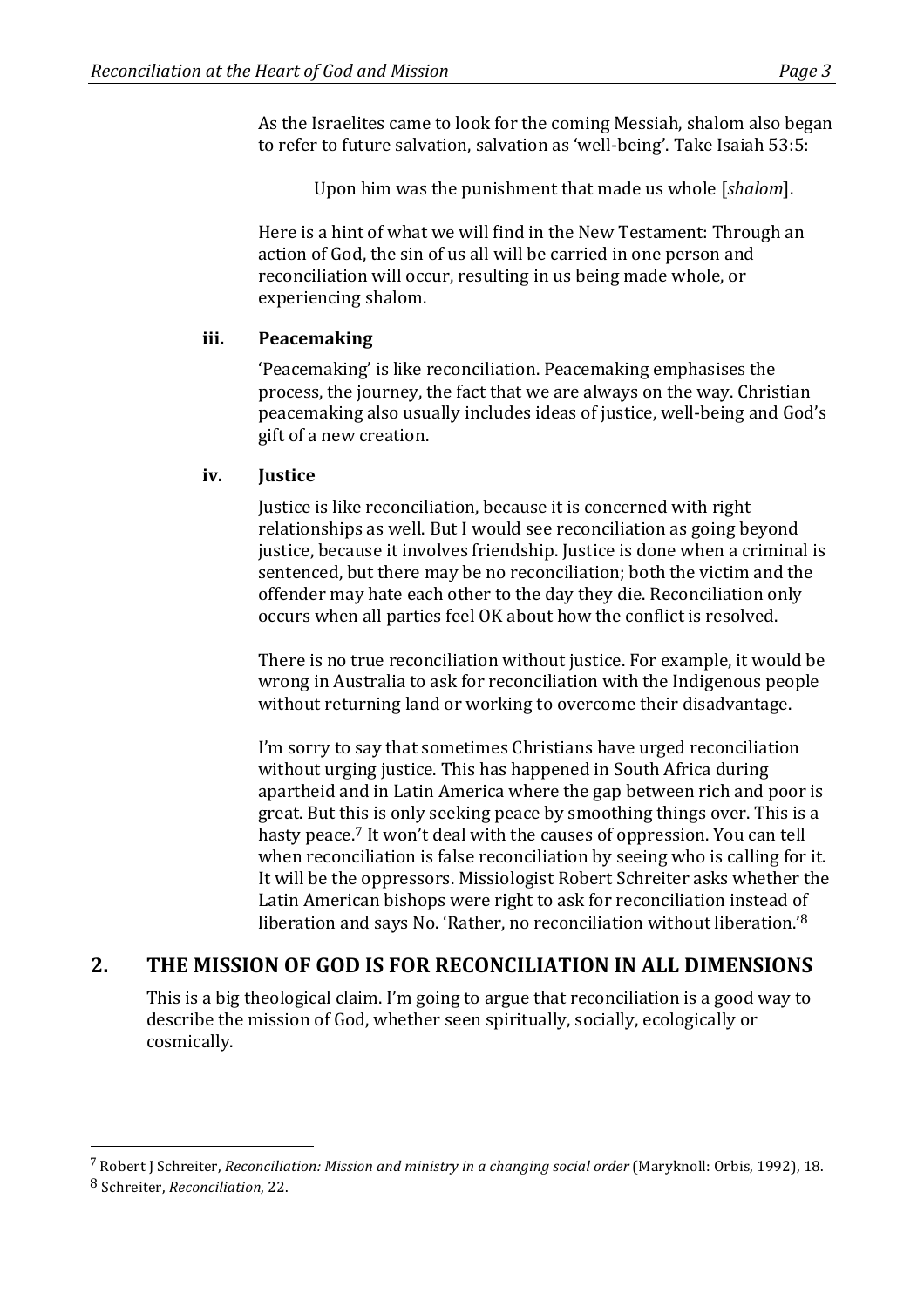#### a. In Rebuilding a Relationship with Humanity through Jesus **Christ, Our Peace**

God is known as the 'God of peace' in the New Testament (Rom 15:33, 16:20, 2) Cor 13:11, 1 Thess 5:23, 2 Thess 3:16, Heb 13:20). Why? Because God's Good News is the power to bring peace. This peace is called 'the peace of God' (In 14:27, Phil 4:7, Col 3:15), a phrase not known in the Hebrew Bible, but specifically applied to the peace of the gospel, which is the gospel of peace (Eph 6:15, 2:17, Acts 10:36).

The classic passage, among many, is Romans  $5:1-11$ :

Therefore, since we are justified by faith, we have peace [eirene] with God through our Lord Jesus Christ, through whom we have obtained access to this grace in which we stand. ... If while we were enemies, we were reconciled [katallassein] to God through the death of his Son, much more surely, having been reconciled [*katallassein*], will we be saved by his life.

The central message of the gospel is reconciliation to God through Jesus Christ. We are alienated, which means separated. Our alienation from God is overcome when we turn in faith to God through Christ  $(1$  Tim 2:5, Heb 8:6). The term used here for reconciliation (*katallege*) is used four times in the New Testament (Rom 5:11, 11:15, 2 Cor 5: 18, 5:19).

We saw before that in the Hebrew Bible atonement through sacrifice was very important. In the New Testament, the idea of atonement is used a few times as well, drawing on the Jewish framework of sacrifice  $\pi$  (In 1:29, Rom 3:25, 1 Cor 5:7, Heb 2:17, 9:5, , 1 Jn 2:2, 4:10.

What do we make of this talk of sacrifice? In the eleventh century St Anselm suggested that sin offends the majesty and holiness of God. So God needed a sacrifice, or a person to take our place in receiving the full force of God's judgement. But many people today find difficulties with this. How can God judge Jesus Christ, who is a part of God? How can Jesus actually take our sin? Isn't the whole system of sacrifice questioned in the prophets anyway when they call for justice and faithfulness rather than burnt offerings?

I find it helpful to see Jesus dying in our place as only one metaphor of the reconciling work of Jesus, and not the main one either. It made sense to the Jews at the time, but sacrifice may not mean much to us.

Another way of viewing the atonement is to see it simply as reconciliation, the restoring of friendship. The New Testament use of atonement is more a bringing together than an offering of sacrifice. In other words, the substituting element is less important than the reconciling element.<sup>9</sup> Another way to put it is to say that in the life and death of Jesus we see embodied the outgoing and

<sup>&</sup>lt;sup>9</sup> John Driver, *Understanding the atonement for the mission of the church* (Scottdale, PA: Herald, 1986), 177-178.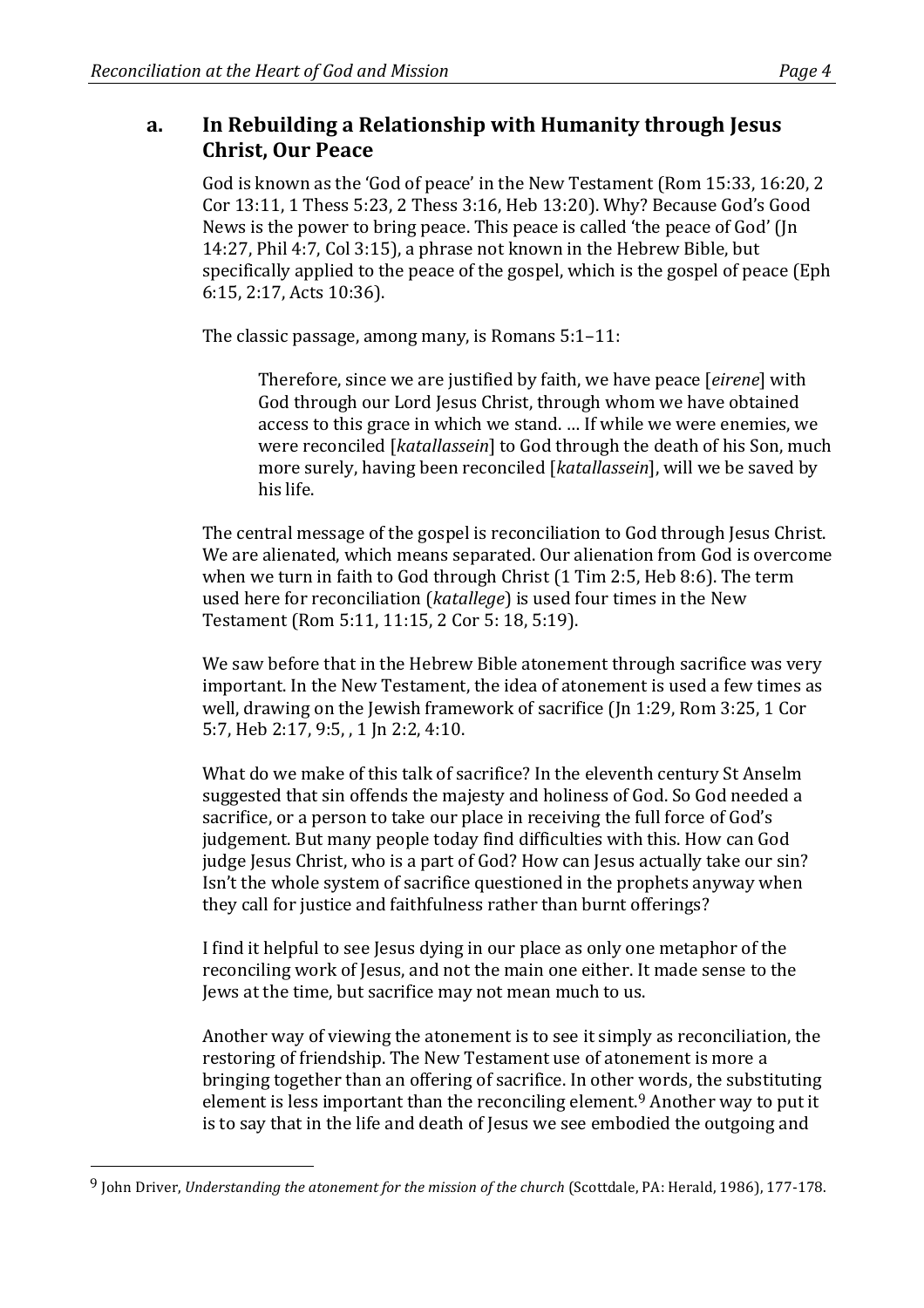bridging love of God, offering a new creation in which we relate in a new way to God. William Barclay puts it this way: 'It was not God who needed to be pacified, but [humanity] who needed to be moved to surrender and to penitence and to love.'<sup>10</sup>

For me how the atonement actually works is, in the end, a mystery.

What is clear, however, is that the cross is central. The birth, life, death and resurrection of Jesus are the means of this reconciliation. Somehow the love of Christ becomes a compelling force in turning us around and empowering us for  $\omega$ ur mission  $11$ 

#### **b. In Restoring Shalom amongst Humans, Breaking down Barriers**

The outworking of reconciliation between us and God includes reconciliation between humans. It is especially meant to be seen within the church, which is meant to be one in Christ, living in unity and peace. This is the vision of Christian peace between us.

This is a central theme in Paul's theology.<sup>12</sup> Paul applies it mainly to the division between Jews and Gentiles. Ephesians 2 is the classic passage.

For he is our peace; in his flesh [Jesus] has made both groups into one and has broken down the dividing wall, that is, the hostility, between us. (Eph 2:14)

### **c. In Desiring a Proper Ecology in God's Creation**

The setting right of relationships which is at the heart of God's mission includes our relationship to the environment. The classic passage is in Romans 8 where Paul says that God's creation waits with eager longing for God's salvation, because it will include creation. It groans in labour pains, hoping to be set free from the bondage of decay (Rom 8:18–25). The passage suggests that as humans are restored in their relationship to God, so also will we find our restored relationship with creation.

### **d. In Ultimately Promising Cosmic Reconciliation**

We find in Colossians 1 and Ephesians 1 a sweeping vision of reconciliation which includes the heavens and the earth, using the phrase 'all things' (ta *panta*).

[God] has made known to us the mystery of his will, according to his good pleasure that he set forth in Christ, as a plan for the fullness of time, to gather up all things in him, things in heaven and things on earth.  $(Eph 2:9-10)$ 

<sup>&</sup>lt;sup>10</sup> 'Katallassein: The word of reconciliation', in Barclay, *New Testament words*, 167.

<sup>&</sup>lt;sup>11</sup> Driver, *Understanding the atonement for the mission of the church*, 180.

<sup>&</sup>lt;sup>12</sup> Ralph P Martin, *Reconciliation: A study of Paul's theology*, Rev. ed. (Atlanta: John Knox, 1989).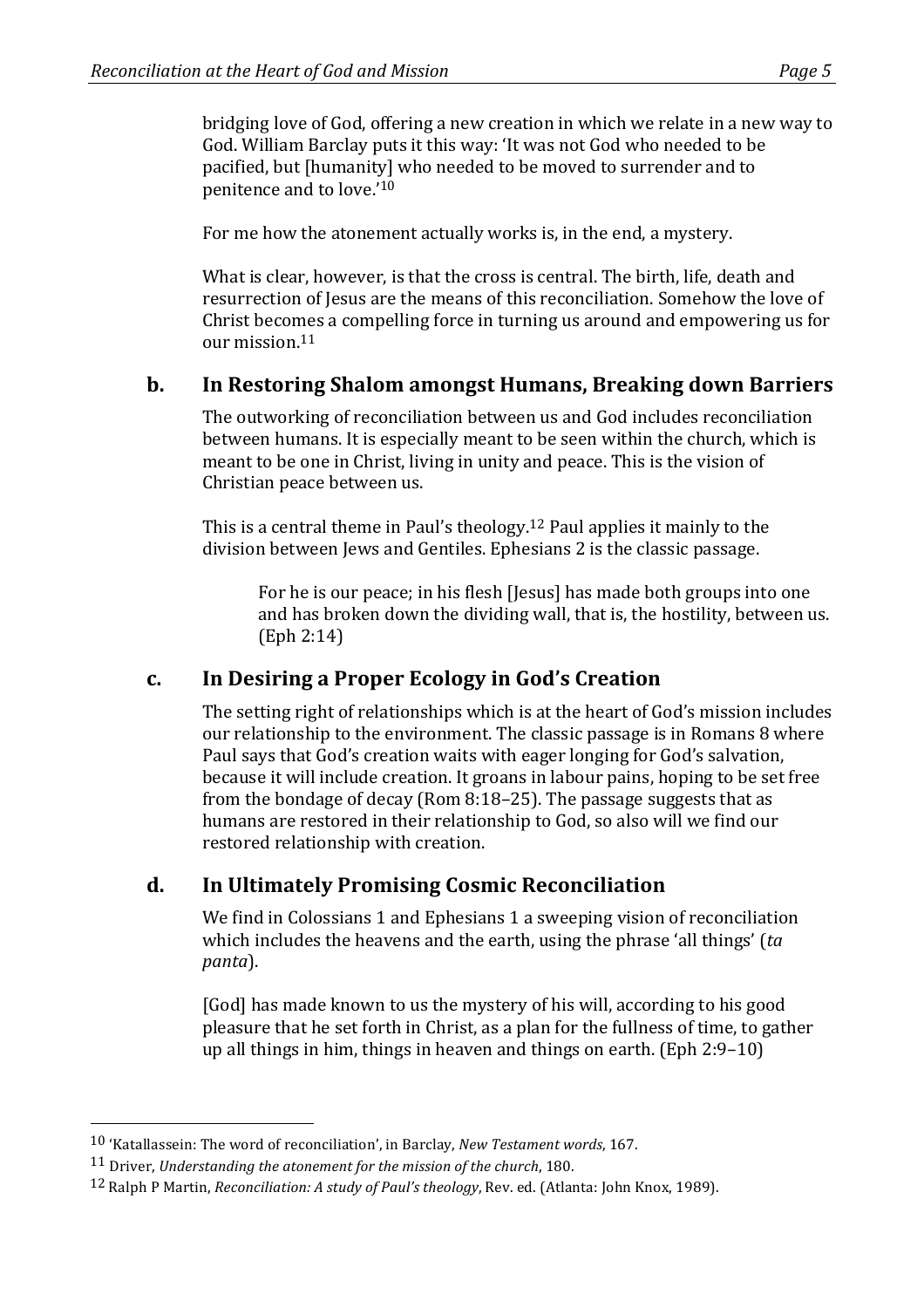This vision of reconciling all things includes the whole cosmology of the New Testament: humans, the earth, the heavens, angels, demons, powers, principalities and spirits. In this context reconciliation will end the conflict between spiritual powers and God.

### **3.** THE MINISTRY OF RECONCILIATION

If God's mission is to reconcile the world to Godself, then clearly our mission is to be reconcilers, peacemakers, too.

#### **a. Blessed Are the Peacemakers**

Let's begin with Jesus and his blessing on those who make peace. Matthew 5:9 says: 

Blessed are the peacemakers, for they will be called children of God.

In other words, 'Those who make peace between warring parties reproduce the character of God.' $13$  In these simple words we find our call.

What does it mean to be peacemakers? Peacemaking can occur between individuals, as we persuade them to talk together and sort things out. Or it can be between groups. Or even nations.

Right now in world affairs, Christians are generally a voice for peace. There is a war between America and Iraq. Christians generally are taking one of two positions on Iraq.

The first is called the Just War position. It says that war should always be a last resort, something to be avoided as long as possible. It must be just. It must not kill civilians. It must be likely to succeed. America should not go to war alone, but only if the United Nations agrees. And so on. My guess is that most Christians take this position of only fighting wars that are just, an argument that goes back as far as Augustine in the fourth century. (Even if we support a Just War, it is clear to me that the war in Iraq is not just, because of the number of civilians being killed and the fact that it is very unlikely to be clearly won.)

The other position is that of pacifism, or non-violent resistance. Peace churches such as the Mennonites and the Quakers argue that when Jesus said to love our enemies he meant it. We can't love the enemy and also kill them. The nonviolent option has always been a minority in the church, but I am convinced that it is more relevant now than it ever has been. This is because modern weapons are so destructive that I don't believe a just war can be fought any longer. The choices other than war are not easy, but then war was never easy either.

Whatever stance we take, the call to be peacemakers, working to bring warring parties to the peace table, is more relevant than ever.

<sup>&</sup>lt;sup>13</sup> C F Evans, 'Peace', in A theological word book of the Bible, ed. Alan Richardson (London: SCM, 1950), 166.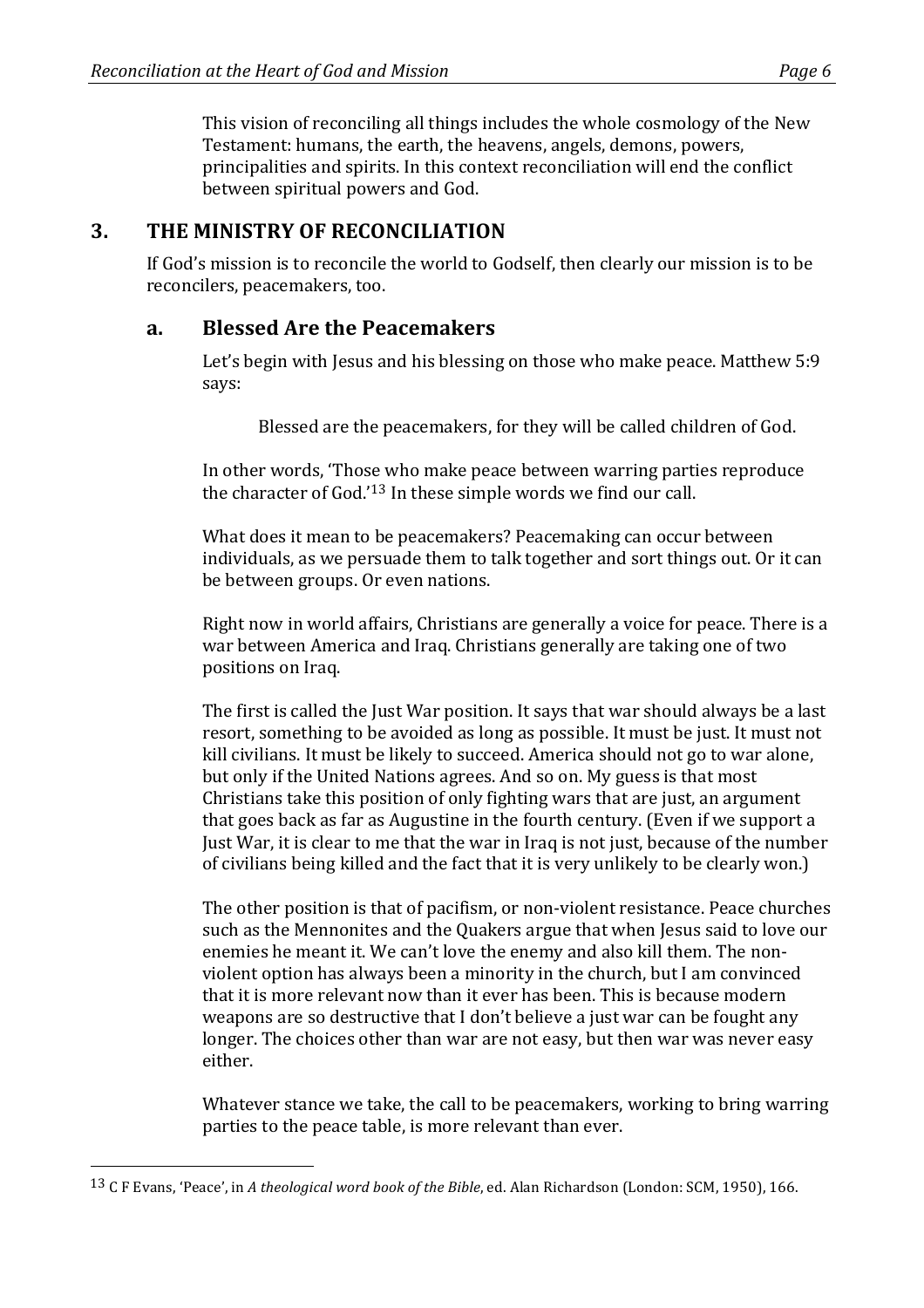*Question:*  Is it ever justifiable for Christians to ao to war? How can we love our enemies if *we kill them?*

### **b. 'Peace Be with You!': Passing on Jesus' Gift of Shalom**

When we look at the use of 'peace' in the Gospels it is striking how often it occurs when Jesus uses it as a greeting or divine gift.

For example, to the sinful woman who took a great risk and broke rules in anointing Jesus with oil, in Luke 7:50, Jesus said

'Your faith has saved you; go in peace.'

It seems to me that we could recover this depth and yet warmth in our Christian greetings.

I can remember vividly a church service in which a friend of mine preached on what the Australian equivalent might be for Jesus' transformative greeting, 'Peace'. He suggested that the nearest we came was the saying of 'Gidday', said with a firm handshake, good eye contact and overflowing goodwill. So we were invited to pass the peace in the service saying 'Gidday', looking each other in the eye and praying shalom upon each other. It was powerful. Let's not underestimate the importance of greetings, whether in passing peace at a church service, or in seizing the opportunity of our first encounters with people we meet. It is part of the mission of the church to be peace-givers as well as peace-makers.

The significance of giving peace becomes stark when we think of those who are in deep conflict and find themselves incapable of shaking hands or speaking civilly. Miroslav Volf has written a fine theological book on reconciliation called *Exclusion and embrace*, and the introduction contains this:

After I had finished my lecture Professor Jürgen Moltmann stood up and asked one of his typical questions, both concrete and penetrating: 'But can you embrace a *cetnik*?' It was the winter of 1993. For months now the notorious Serbian fighters called '*cetnik*' had been sowing desolation in my native country, herding people into concentration camps, raping women, burning down churches, and destroying cities. I had just argued that we ought to embrace our enemies as God has embraced us in Christ. Can I embrace a *cetnik*—the ultimate other, so to speak, the evil other? What would justify the embrace? Where would I draw the strength for it? What would it do to my identity as a human being and as a Croat? It took me a while to answer, though I immediately knew what I wanted to say. 'No, I cannot—but as a follower of Christ I think I should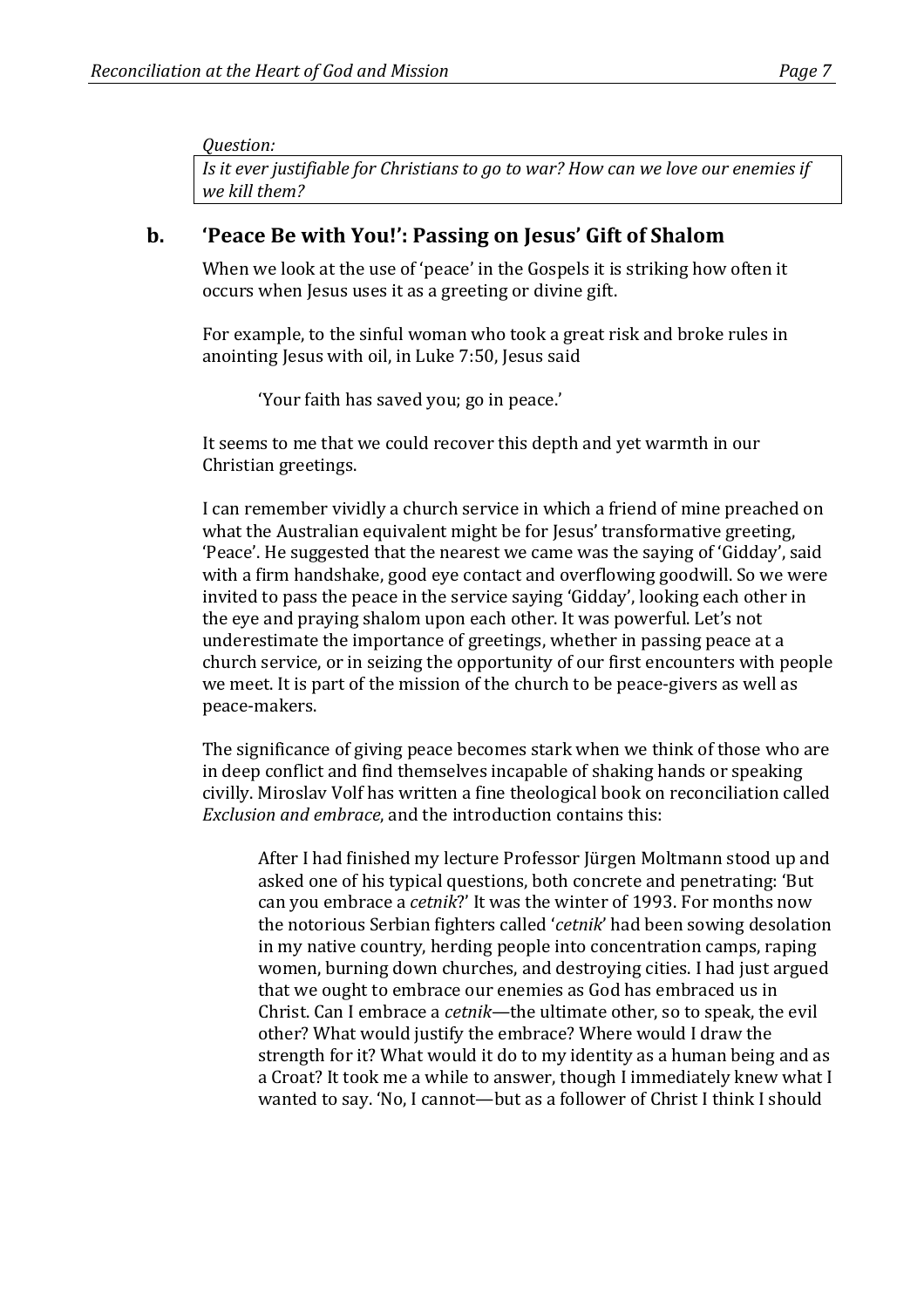be able to.' In a sense this book is the product of the struggle between the truth of my argument and the force of Moltmann's objection.<sup>14</sup>

### **c. Called to the Ministry of Reconciliation**

The clearest passage on reconciliation in the whole of the New Testament is in 2 Corinthians 5. where Paul connects God reconciling the world in Christ with our Christian response. Here is our call to the mission of reconciliation.

It is said twice. In the light of us being made as a new creation, God has given us the *ministry* of reconciliation (2 Cor 5:18). And, as part of Christ's reconciling role, he has entrusted to us the *message* of reconciliation (2 Cor 5:19). First we are to be peacemakers in our very lives, serving others. And, second, we are to bear the message as well, telling the world of the source of true reconciliation.

This is the calling of the church, in Paul's eyes. He continually refers to the breaking down of barriers between God and us, which is worked out in the breaking down of barriers between us and others, whether lew or Greek, male or female, slave or free  $(Gal 3:28)$ . God is leading us into a new society which is one body, unified by Christ.

#### *Question:*

 

*Is your church involved in any way in peacemaking? This might include negotiating between parties in conflict, or bringing two groups together.* 

# **d. Called to Christian Unity**

The theme of Christian unity saturates Paul's writing. Perhaps the best known passage is Ephesians 4:

Make every effort to maintain the unity of the Spirit in the bond of peace (Eph 4:3) 

Paul hammers home that there is one body, one Spirit, one Lord and one faith, and so on (4:5). Yes, there is diversity, and there are different gifts. But Paul argues that we are to grow into unity. The essence of Christian growth is the maturity of living in harmony together  $(4:13)$ . We are to be united in love  $[Col]$ 2:2). This is one of the central meanings of reconciliation.

In the words of John's Gospel, Jesus pleads to God for unity among his followers. Unity between Christians is important for the sake of mission. Jesus prays:

The glory that you have given me I have given them, so that they may be one, as we are one, I in them and you in me, that they may become completely one, so that the world may know that you have sent me. (Jn 17:22–23)

<sup>&</sup>lt;sup>14</sup> Miroslav Volf, *Exclusion and embrace:* A theological exploration of identity, otherness, and reconciliation (Nashville: Abingdon, 1996), 9.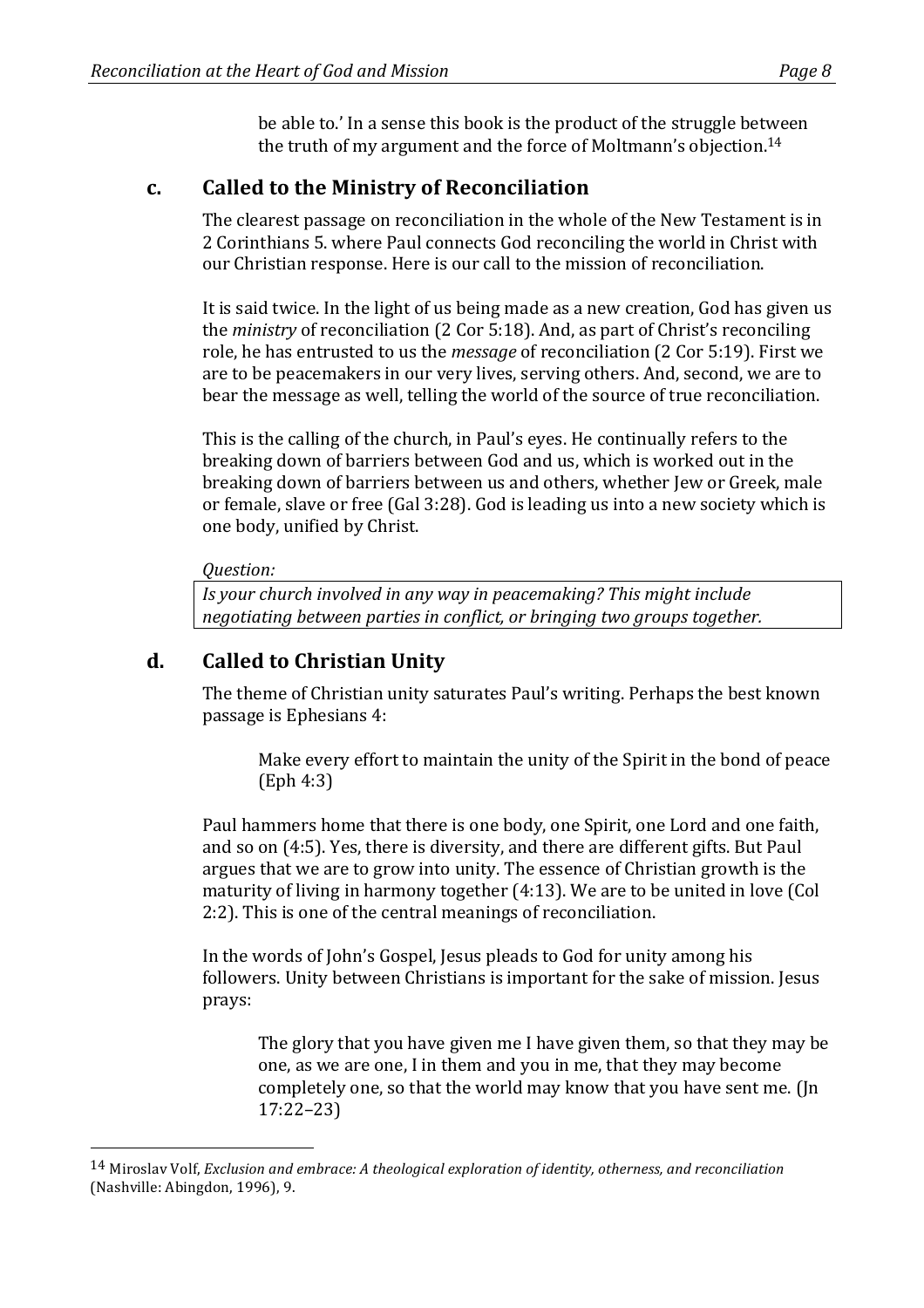# **4. THE DYNAMICS OF RECONCILIATION**

In this section I'm going to concentrate on one aspect of reconciliation, the restoring of relationships between individual people or between groups. To help you ground these comments, think about your own country gradually entering a new era of democracy (I realise there is still a long way to go). What reconciliation needs to take place to heal the nation? How does it all work?

### **a. It Is a Spirituality More than a Strategy**

Reconciliation is a way of life, a response to God's work in our lives, not a managed process of fixing things up. 'Reconciliation is largely discovered rather than achieved'.<sup>15</sup> This flows from the biblical and theological insights we have explored so far.

### **b.** The Process More Often Begins with the Victim

This is not how it has to be, but how it seems usually to be.<sup>16</sup> Usually the victim takes the first step. Why? It seems that the victim is often partially healed or restored to fuller humanity; this is a result of God's special care for the poorest and most broken. Often victims want to set relationships right or even to forgive. Victims often want to see the oppressor as a human being. If dignity and mercy are shown by the victim, the process of reconciliation has begun.

# **c. It Involves Truth Telling**

There is a saying that we should 'forgive and forget'. But it is shallow and wrong. Forgiveness requires remembering, bringing the truth to the surface so that it can be faced. There may even be reason never to forget. We must remember the Second World War when Hitler massacred the Jews, so that it doesn't happen again. No serious reconciliation is possible until the hidden stories are told in public, especially by the victims, and the underlying source of the alienation is exposed. $17$ 

This is the key to the success of the South African Truth and Reconciliation Commission, which focused on the telling of stories by those who had been oppressed.18

One of the difficulties of conflict is that 'different truths' are held by the parties in conflict. Truth is often made up and imposed. The truth of the oppressor often wins.<sup>19</sup> What is needed is a process of uncovering what happened, and reshaping our understanding of what it means in our community memory. It is putting together the past in a way that releases.<sup>20</sup>

 15 Schreiter, *Reconciliation*, 60.

<sup>16</sup> Robert J Schreiter, *The ministry of reconciliation: Spirituality and strategies* (Maryknoll: Orbis, 1998), 14-15.

<sup>&</sup>lt;sup>17</sup> Norman C Habel, *Reconciliation: Searching for Australia's soul* (Sydney: HarperCollins, 1999), 34.

<sup>18</sup> Geiko Müller-Fahrenholz, *The art of forgiveness: Theological reflections on healing and reconciliation* (Geneva: World Council of Churches, 1997), 85-101.

<sup>19</sup> Volf, *Exclusion and embrace*, 248.

<sup>20</sup> Müller-Fahrenholz, *The art of forgiveness*, 37.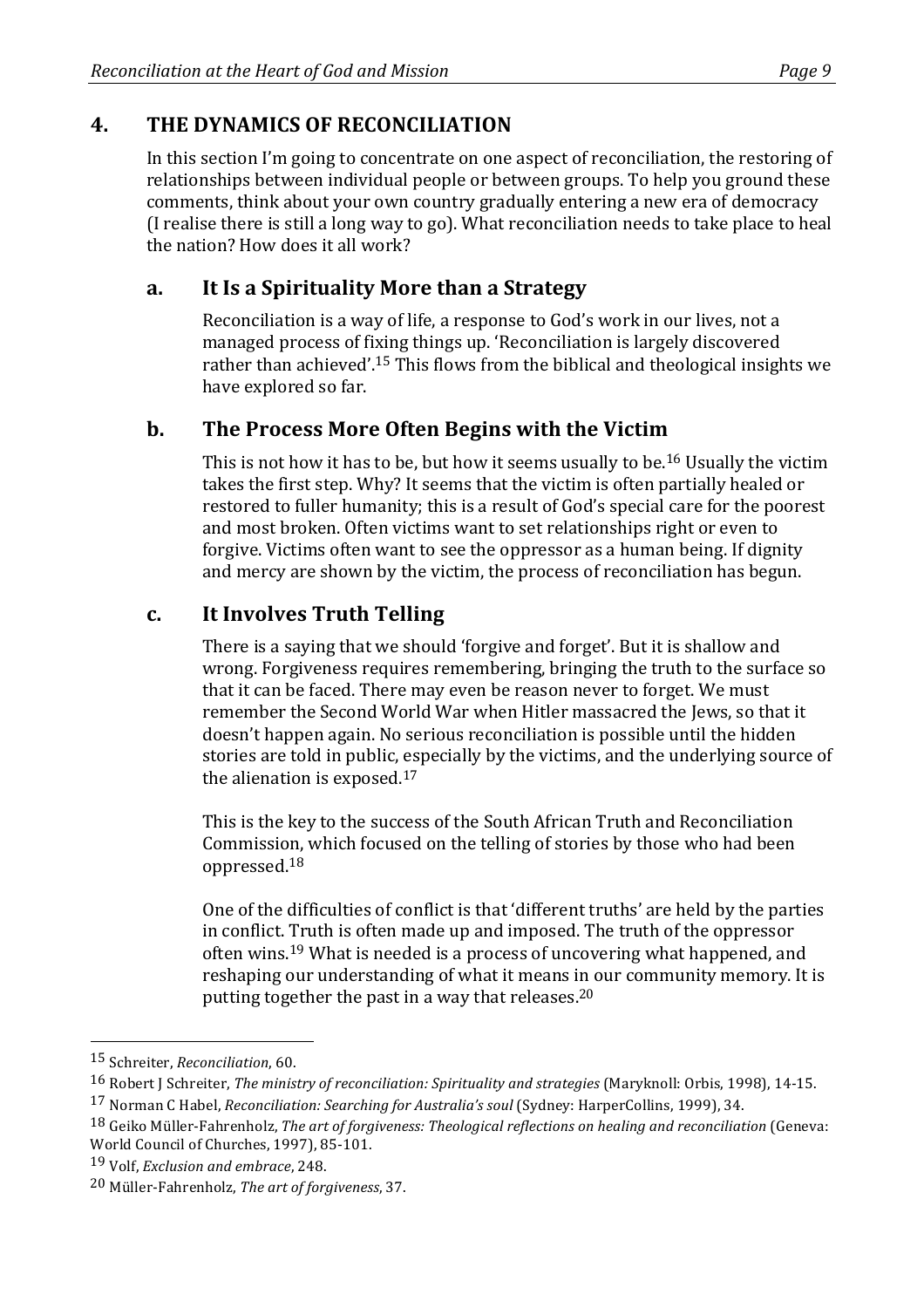## **d. It Involves Repentance and Saying Sorry**

There can be no full reconciliation without repentance. In the social context, repentance is one of the hardest acts to perform.<sup>21</sup> Leaders don't want to lose face. But they need to say, 'We were wrong'. They need to see differently now and act differently in the future. This is where reconciliation goes further than justice. Justice doesn't require repentance.

Repentance is closely connected to saying sorry and asking for forgiveness. It is powerful in public reconciliation.

Until recently in Australia, the government refused to say sorry to Indigenous people for separating Aboriginal children from their parents between about 1910 and 1970. Most of the churches have said sorry. Hundreds of thousands of ordinary people have walked across Sydney Harbour Bridge and other bridges around Australia on a Sorry Day Walk. But for years the Prime Minister John Howard refused to say sorry. He said he didn't do anything personally to the Aborigines. The nation waited. The indigenous people waited. Finally, in 2007 a new government was formed. One of the first things the new Prime Minister, Kevin Rudd, did was to offer a formal apology. It was very powerful and moving. Of course it was only the beginning, but healing had begun.

### **e. It Requires Justice**

True reconciliation, as I have said, does not avoid seeking justice but requires it. It may be that the injustices of the past cannot all be wiped out. Nevertheless, a process of restoring rights, restoring status and restoring the honour of the wronged party is necessary if true reconciliation is to take place.<sup>22</sup>

### **f. It Involves Forgiveness**

Forgiveness, like repentance, can be very difficult. It means no longer holding a grudge. Between individuals it may mean actually letting the other off. I may forgive someone their debt. In wider social situations, it doesn't necessarily mean forgoing justice, as I just said, but it means forgoing revenge and giving up on our hostility. Theologically, it is because we are forgiven much that we embark on a journey of forgiveness towards others. It is the deepest aspect of God's transforming love. Forgiveness releases the forgiven person.

Forgiveness is hard because revenge is the natural impulse. Anyone who has argued with their husband or wife knows that. Your partner stings you, so you hit back. Soon you're both calling each other names or trying to hurt the other person with words.

But forgiveness is important. If the victim cannot forgive, then when justice is done and the victim gains power, he or she will become the new oppressor. There is actually a need for both victim and aggressor to repent and forgive.

 21 Volf, *Exclusion and embrace*, 119.

<sup>22</sup> Habel, *Reconciliation*, 37.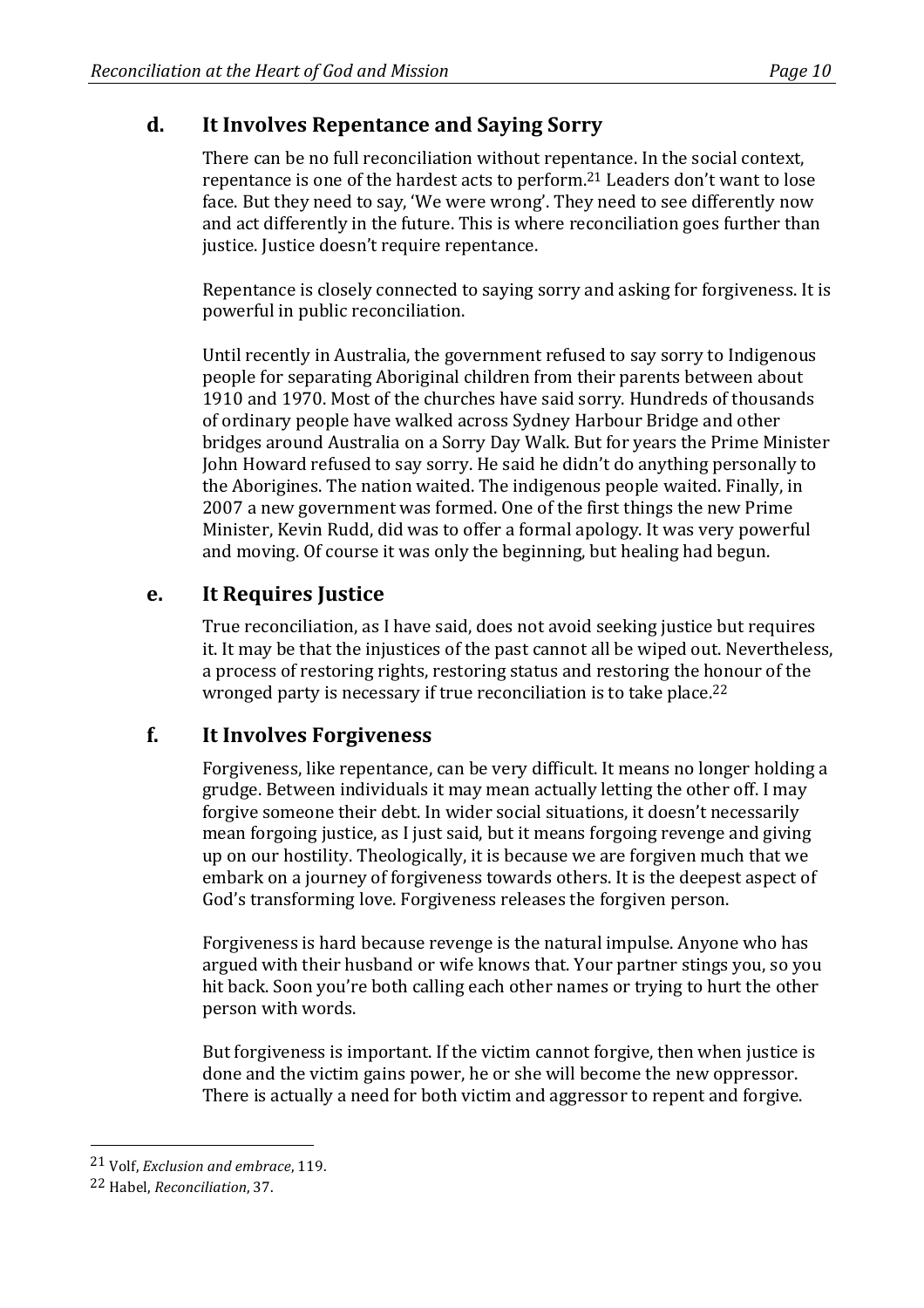Usually aggression is not only one-way. And what is needed is a new creation, not a reversal of the violence.

#### **g. Ceremonies of Reconciliation Can Help**

The power of ceremony in symbolic disarmament by the oppressor is immense. It is equally powerful as an expression of forgiveness by the victim. Nelson Mandela, the black South African president after apartheid was dismantled, used symbolic ceremonies. He invited to afternoon tea both the wives of black leaders, many of whom had spent years in jail, and the wives of the former white leaders. He also appeared at an international rugby game in a South African rugby shirt. He helped reconciliation to occur in South Africa.

Let me illustrate this point with a story from Don Richardson's book *Peace child*. 23

In a culture where trickery and treachery are idealised as highest values, traitors and torturers are venerated as the greatest heroes. So it was with the Sawi people of Irian Jaya, when Don and Carol Richardson came to live among them in 1962.

There was no gift big enough, no treaty binding enough, to seal a peace agreement between the warring Kamur and Haenam villages except one—the peace child.

Tomorrow we are going to sprinkle cool water on each other!', said the leading men of both warring villages to Richardson one late evening. What they meant was that they were going to make peace and be reconciled. Despite the disbelief on the part of the missionary, the men meant what they said. They were about to make peace by giving away two children—a peace child from each group.

Kaiyo of Kamur had—despite pleading and anguish of his wife—taken his only son, just six-months old. Holding him close to this chest one last time, he headed toward the people of Haenam. As he stood there, facing the tense crowd of children, women, and the warring men, he saw the man he had chosen to bear his name, and called, 'Mahor!'.

The man leaped forward and faced Kaiyo.

 

'Mahor!' Kaiyo challenged. 'Will you plead the words of Kamur among your people?'

'Yes', Mahor responded, 'I will plead the words of Kamur among my people!'

<sup>&</sup>lt;sup>23</sup> Don Richardson, *Peace child* (Glendale, CA: Regal, 1974), 195-201. This summary is taken from Hans Kasdorf, *Christian conversion in context* (Scottdale, PA: Herald, 1980), 83-85.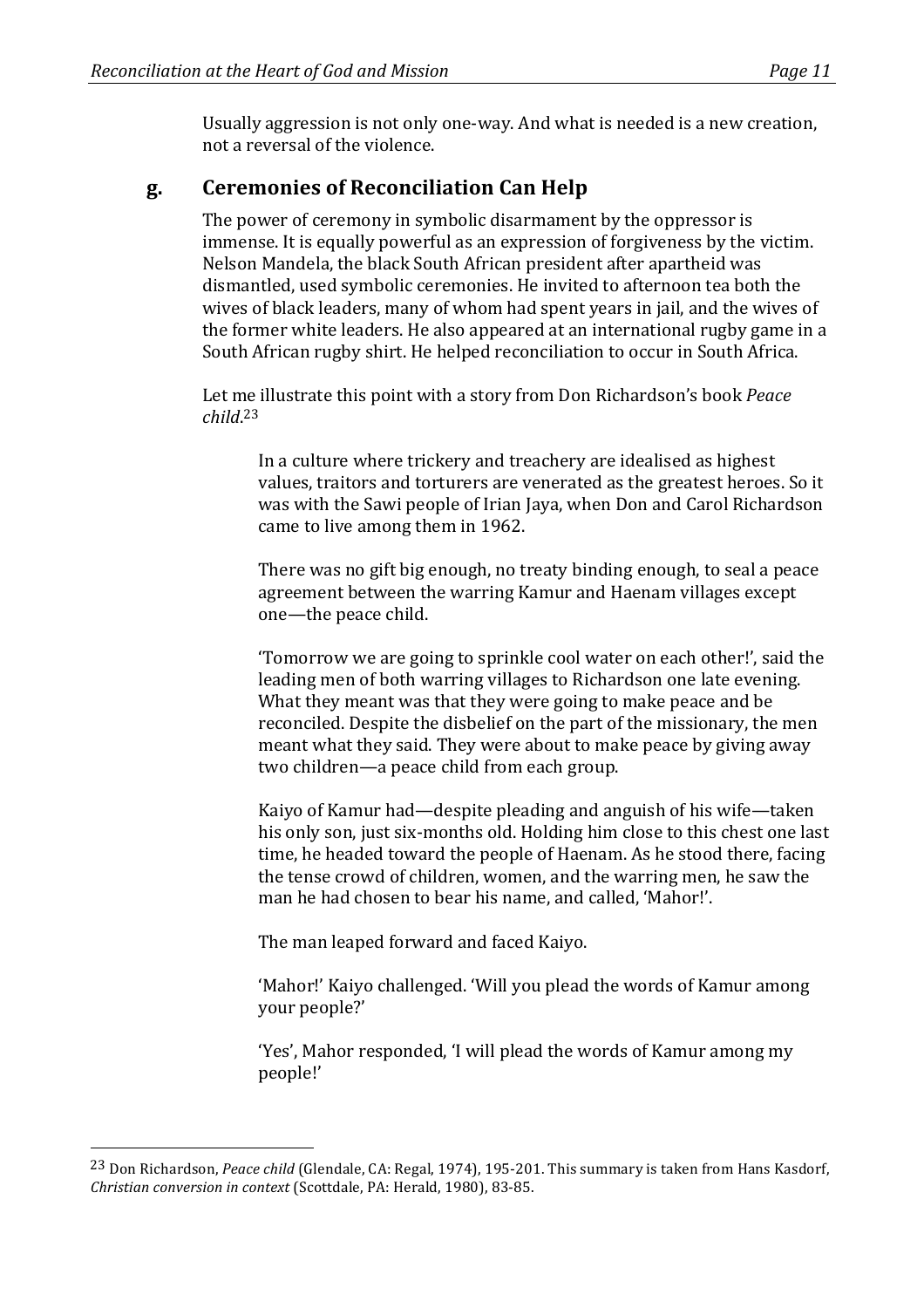Then I will give you my son and with him my name!' Kaiyo held forth his little boy, and Mahor received him gently into his arms.

Mahor shouted, 'Eehaa! It is enough! I will surely plead for peace between us!'

People now began calling Mahor by Kaiyo's name.

As the intensity of the atmosphere increased, Mahaen of Haenam held aloft one of his small sons, and called, 'Kaiyo! Will you plead the words of Haenam among your people?'

'Yes!' cried Kaiyo, holding out his hands toward Mahaen.

'Then I give you my son and with him my name!'

As Kaiyo took the little boy from Mahaen, a sudden cry of despair broke out from the back of the throng. Close relatives of the child had just realised what was happening.

As the two babies were being decorated by their adopted villages for an authentic peace celebration, the missionary inquired about the meaning of all this. A young man explained, 'White man, you've been urging us to make peace—don't you know it's impossible to have peace without a peace child?'

This was the key the Richardsons had been praying for. As the ancestors of the Sawi people had passed down the words of a peace child to bring about peace and reconciliation between two warring peoples, so the ancestors of the missionaries had passed down a story of a Peace Child —God's Son—to make peace not only between the warring villages of the Sawi, but also between the Sawi and the God of heaven and earth.

In Christ, the authentic Peace Child, God now reconciles the estranged to [Godself] and to others in relationships. $24$ 

This is an area where Christians have a great deal to contribute, with our experience in the ritual of worship.

### **h. Rebuilding Relationships May Take a Long Time**

Where conflict and violence has been deep or widespread, there needs to be a longer process of rebuilding. Significant turning points are not enough. A separated couple may have to start again in courting, because the trust has vanished. A split church may have to meet carefully together for some time before they re-unite. A nation may have to rebuild hospitals, schools, courts and parliaments at times. Even more difficult, a society may have to rebuild trust and a culture of non-violence and justice.

<sup>24</sup> Kasdorf, *Christian conversion in context*, 85.